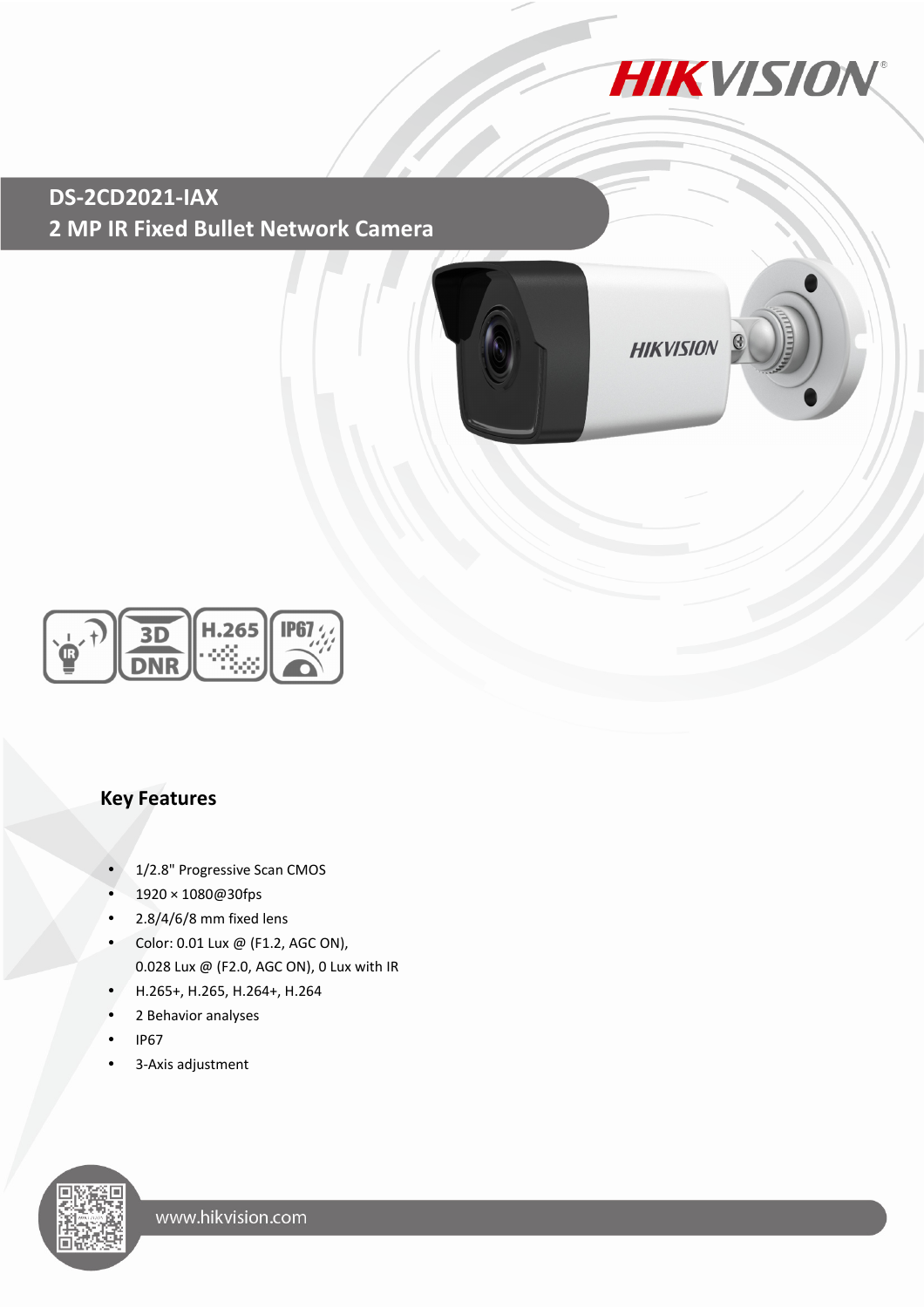

## **Specifications**

X

| Camera                         |                                                                                                                                     |  |
|--------------------------------|-------------------------------------------------------------------------------------------------------------------------------------|--|
| Image Sensor                   | 1/2.8" Progressive Scan CMOS                                                                                                        |  |
| Min. Illumination              | Color: 0.01 Lux @ (F1.2, AGC ON), 0.028 Lux @ (F2.0, AGC ON), 0 Lux with IR                                                         |  |
| <b>Shutter Speed</b>           | 1/3 s to 1/100,000 s                                                                                                                |  |
| Slow Shutter                   | Yes                                                                                                                                 |  |
| Auto-Iris                      | No                                                                                                                                  |  |
| Day & Night                    | <b>IR Cut Filter</b>                                                                                                                |  |
| <b>Digital Noise Reduction</b> | 3D DNR                                                                                                                              |  |
| <b>WDR</b>                     | <b>DWDR</b>                                                                                                                         |  |
| 3-Axis Adjustment              | Pan: 0° to 360°, tilt: 0° to 90°, rotate: 0° to 360°                                                                                |  |
| Lens                           |                                                                                                                                     |  |
| Focal length                   | $2.8/4/6$ mm                                                                                                                        |  |
| Aperture                       | F2.0                                                                                                                                |  |
| Focus                          | Manual                                                                                                                              |  |
| <b>FOV</b>                     | 2.8 mm: horizontal FOV: 103°, vertical FOV: 59°, diagonal FOV: 118°                                                                 |  |
|                                | 4 mm: horizontal FOV: 86°, vertical FOV: 46°, diagonal FOV: 102°<br>6 mm: horizontal FOV: 54°, vertical FOV: 30°, diagonal FOV: 62° |  |
| Lens Mount                     | M12                                                                                                                                 |  |
| IR                             |                                                                                                                                     |  |
| IR Range                       | Up to 30 m                                                                                                                          |  |
| Wavelength                     | 850nm                                                                                                                               |  |
| <b>Compression Standard</b>    |                                                                                                                                     |  |
|                                | Main stream: H.265/H.264                                                                                                            |  |
| Video Compression              | Sub-stream: H.265/H.264/MJPEG                                                                                                       |  |
| H.264 Type                     | Main Profile/High Profile                                                                                                           |  |
| $H.264+$                       | Main stream and sub-stream support                                                                                                  |  |
| H.265 Type                     | Main Profile                                                                                                                        |  |
| $H.265+$                       | Main stream and sub-stream support                                                                                                  |  |
| Video Bit Rate                 | 32 Kbps to 16 Mbps                                                                                                                  |  |
| <b>Smart Feature-set</b>       |                                                                                                                                     |  |
| <b>Behavior Analysis</b>       | Line crossing detection, intrusion detection                                                                                        |  |
| Region of Interest             | 1 fixed region for main stream and sub-stream                                                                                       |  |
| <b>Image</b>                   |                                                                                                                                     |  |
| Max. Resolution                | $1920 \times 1080$                                                                                                                  |  |
| Main Stream                    | 50Hz: 25fps (1920 × 1080, 1280 × 960, 1280 × 720)<br>60Hz: 30fps (1920 × 1080, 1280 × 960, 1280 × 720)                              |  |
| Sub-Stream                     | 50Hz: 25fps (640 × 480, 640 × 360, 320 × 240)<br>60Hz: 30fps (640 × 480, 640 × 360, 320 × 240)                                      |  |
| Image Enhancement              | BLC/3D DNR                                                                                                                          |  |
| <b>Image Setting</b>           | Rotate mode, saturation, brightness, contrast, sharpness adjustable by client software or web<br>browser                            |  |
| <b>Target Cropping</b>         | No                                                                                                                                  |  |
| Day/Night Switch               | Auto/Schedule                                                                                                                       |  |
| <b>Network</b>                 |                                                                                                                                     |  |